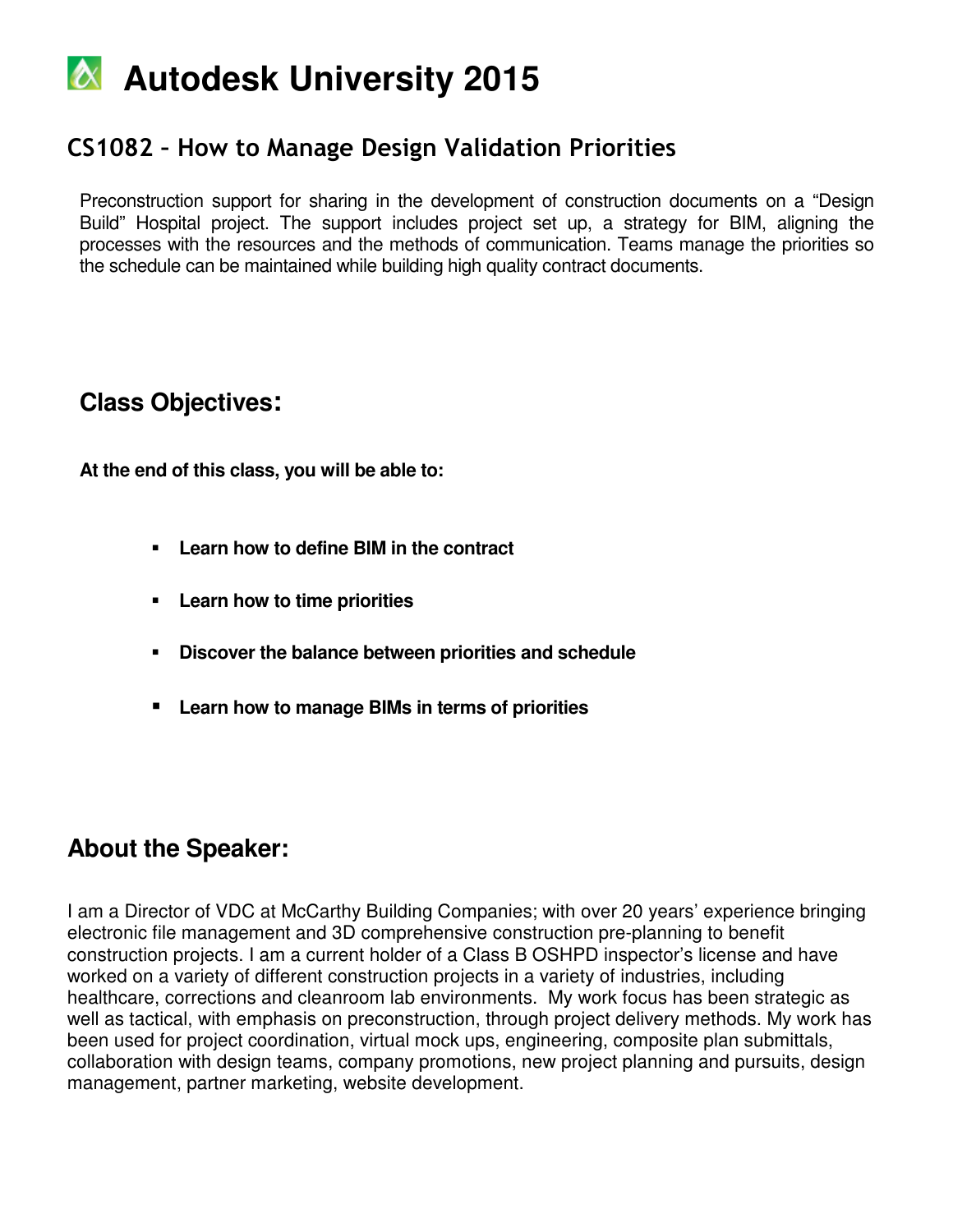

#### **Introduction:**

In this course; the needs for balancing traditional design development with the requirements of means and methods (trade contractor coordination) consideration will be described as an avenue to reduce risk for all parties. I will approach the subject of prioritizing design constructability subjects, the conditions required to prioritize the cycles of re-design, and some of the challenges. Although the presentation is taken from the General Contractors point of view, the involvement of all parties will hopefully become more clear. The project example from which this course was developed is a healthcare project contracted during Design Development and situated in California, which is subjected to OSHPD review and approval. This course and project were selected partially because of the nature of the project, the delivery method, and the fact that there is a current and growing interest in collaboration that benefits all stakeholders.

Trends in software development have become increasingly focusted on collaboration, merging file contents and exporting the information to cloud based platforms to a more distributed and global community. Tools have improved exponentially over the last several years. This has slowly given way to an audience of participants both more experienced using the tools and a group of contractors who more uniformly understand challenges where the benefits are more clearly understood.

The design build delivery method and process blends traditionally separate worlds. The designer of record and the General contractors' obligations to maintain the construction schedule will be described in a progressive migration from DD through CD. The examples and the descriptions discussed will explore a shift away from the clash detection model; and move more in the direction of maintained design evolution with a Hybrid of BIMs.

The tools used to facilitate this process Included:

- Revit
- Cad programs
- **Assemble Systems**
- **Navisworks**
- BIM 360 Glue
- BlueBeam

The Alignment of Process with Tools:

- Organization of Information
- **File Exchange Sites**
- **Sequence of Coordination Prioritization**
- **Effectiveness of Quality Control measures**
- **Refinements**

As you can imagine, the complexity in constructing a hospital project with OSHPD oversight inclusive of designers, contractors, engineers and sub-consultants can become a very complex mix of risks and information overload. The big picture can only be realized when each of the pieces of the puzzle are organized, timed, and put into place.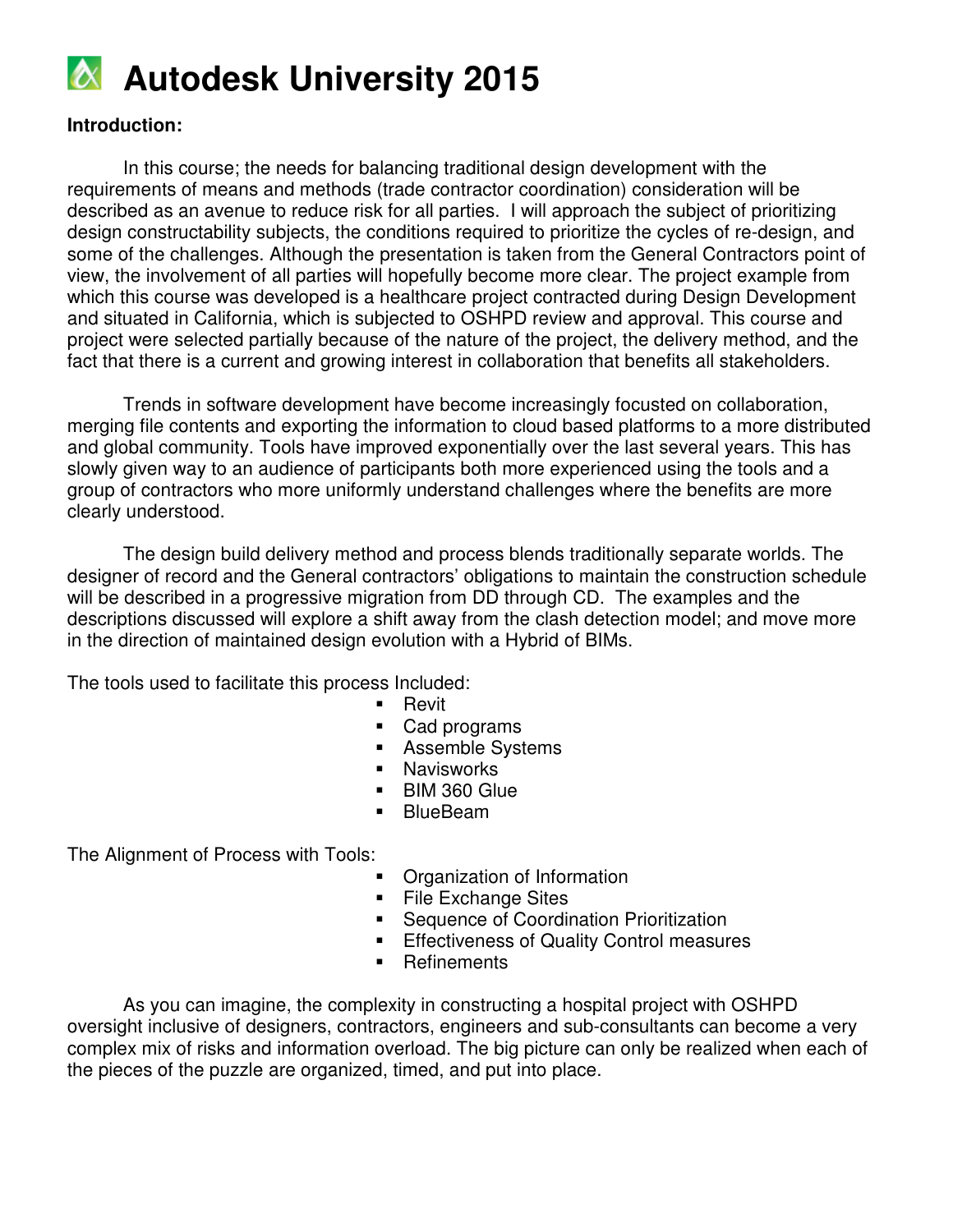

### **Project Goals:**

- 1. "No Material Changes after Agency Review"
- 2. "Target Value Design" Target Budgets
- 3. "Confirm the design before agency review" Reduce the risk.

The overarching goal for everyone was to reduce their risk on the project. In order to reduce risk the designer, contractor, owner, and sub-consultants were required to come together and agree on next steps and action items of the projects budget, constructability, and schedule. The goals of the project were required to blend design intent represented on the 2D documents with means and methods engineering from each trade contractor. When and how this occurs means that there is an emphasis placed on the analysis of the information, and the necessary action items for resolution. The design community worked almost exclusively using Revit, in project example provided; they also agreed to regularly publish (bi-weekly) updated files through a series of regular file exchanges. These file exchanges required each contractor to refresh their sense of direction and maintain the necessary focus on completing the validation goals. While this at times caused problems and occasional information overload, the partnership of the revision cycles helped with the overall communication of expectations in-between revisions.



Over the past few years "Clash Detection" as a term has probably been overused. It became a standard for the industry and was used to judge how good a design was developed or not. The same was true of trade coordination; regularly the subject of constructability was described in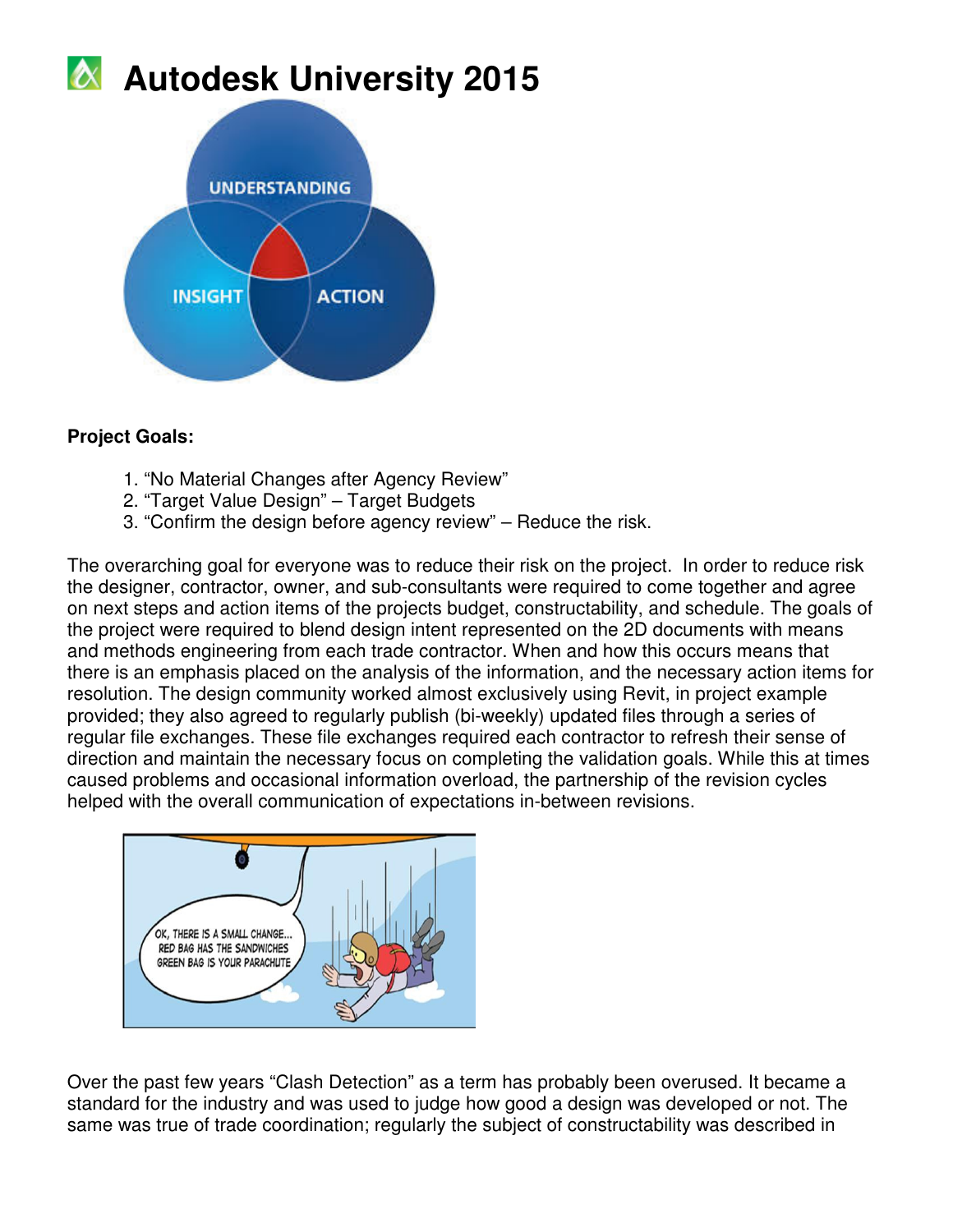

terms of "how many clashes". More recently this concept is more thoroughly understood and where we are today is a hybrid of intelligent engineering and coordination means and methods, and less emphasis placed on the clash counts. The model systems are valuable resources (at least in California) with high price tags, and the questions related to their involvement are more specific to **when** they should begin to use the analysis of visualization and clash detection. Since the reduction of risk funnels engineering through the BIM models reducing the risk comes with a cost. A way to reduce this cost is to include a BIM management plan to sequence the schedule in a way that more closely organizes how many resources are used to do what.

Clash detection is one part of the equation, engineering and construction experience is another. Overall, it is the construction schedule that must align the organized 3D content with the correct design validation goals. This schedule starts with the end game in mind and includes consideration of incremental submittals and the timing of agency review.

|                                | 10/9/2014 | 10/16/2014 10/23/20015 10/30/2014 11/6/2014 11/13/2014 11/20/2014 11/27/2014 12/4/2014 |                                                                                              |                        |                                    |                                                |                  | 12/11/2014                     | 12/18/2014                       | 12/25/2014                                             | 1/1/2015 |
|--------------------------------|-----------|----------------------------------------------------------------------------------------|----------------------------------------------------------------------------------------------|------------------------|------------------------------------|------------------------------------------------|------------------|--------------------------------|----------------------------------|--------------------------------------------------------|----------|
|                                |           |                                                                                        |                                                                                              |                        |                                    |                                                |                  |                                |                                  |                                                        |          |
| <b>OSHPD SUBMISSION</b>        |           |                                                                                        |                                                                                              |                        |                                    |                                                |                  |                                |                                  |                                                        |          |
| INCREMENT 4- RECOVERY SCHEDULE |           | SEOR to print<br>QA/QC                                                                 | PEA to send<br>final BG to<br><b>SEORCivil to</b><br>provide final<br>dwgs<br>SEORStructural | SEOR to print<br>QA/QC | SEOR to<br>coordinate<br>with team | (PRINT AND<br>SIGN) OSHPD<br><b>SUBMISSION</b> |                  |                                |                                  |                                                        |          |
| <b>INCREMENT 5</b>             |           |                                                                                        |                                                                                              |                        |                                    |                                                |                  |                                | 90% CD (PEA to<br>provide BGs)   | Consultants/DBs to verify<br>coordination with PEA BGs |          |
| <b>INCREMENT 6</b>             |           |                                                                                        |                                                                                              |                        |                                    |                                                | <b>PEA QA/QC</b> | <b>AOR/EOR</b><br><b>Stamp</b> | <b>Print for</b><br><b>OSHPD</b> | <b>OSHPD</b><br><b>SUBMISSION</b>                      |          |
| <b>INCREMENT 7</b>             |           |                                                                                        |                                                                                              |                        |                                    |                                                |                  |                                |                                  |                                                        |          |

Trade contractor involvement in document participation means that their BIMs relate to each sequence of the risk reduction as well as the document production for agency review. Therefore an alignment strategy is required to keep both in sync as constructability subjects are brought to light. It is through the BIM Model that means and methods engineering can be scrutinized alongside of design intent. The information necessary to affect the change on the contract documents includes constructability subjects which in resolving means that the designer must also consider the contractor's position, and the contractor must consider the designer's intent. As evidenced in the schedule listed below; the constructability (means and methods) engineering are synched with the overall submittal schedule. The two worlds invariably run into each other as the deadlines approach.

|                           | 10/9/2014 |                                 | 10/16/2014 10/23/20015 10/30/2014 |                  | 11/6/2014        | 11/13/2014 | 11/20/2014       | 11/27/2014             | 12/4/2014               | 12/11/2014                | 12/18/2014                | 12/25/2014                | 1/1/2015                  |
|---------------------------|-----------|---------------------------------|-----------------------------------|------------------|------------------|------------|------------------|------------------------|-------------------------|---------------------------|---------------------------|---------------------------|---------------------------|
| <b>VAL PHASE</b>          |           |                                 |                                   |                  |                  |            |                  |                        |                         |                           |                           | <b>MEOR DWGS</b>          |                           |
| Seismic Engineer AND KPFF |           |                                 |                                   |                  |                  |            |                  |                        |                         |                           |                           |                           | <b>SEOR Incorporation</b> |
| <b>VAL PHASE-Detailed</b> |           |                                 |                                   |                  |                  |            |                  |                        |                         |                           |                           |                           |                           |
|                           |           |                                 |                                   | PEA EDGE         |                  |            |                  |                        |                         |                           |                           |                           |                           |
|                           |           |                                 | <b>TARGET SIGN</b>                | OF SLAB          |                  |            |                  |                        |                         |                           |                           |                           |                           |
| Shafts                    |           | <b>MEOR DWGS</b>                | OFF                               | <b>REVS</b>      |                  |            |                  |                        |                         |                           |                           |                           |                           |
|                           |           |                                 |                                   | SEORSTRUC        |                  |            |                  |                        |                         |                           |                           |                           |                           |
|                           |           |                                 | <b>TARGET SIGN</b>                | FRAME            |                  |            |                  |                        |                         |                           |                           |                           |                           |
| Mechanical Room           |           | <b>MEOR DWGS</b>                | OFF                               | <b>DWGS</b>      |                  |            |                  |                        |                         |                           |                           |                           |                           |
| OVERHEAD                  |           |                                 |                                   |                  |                  |            |                  |                        |                         |                           |                           |                           |                           |
|                           |           |                                 |                                   |                  |                  |            |                  |                        | <b>Seismic Engineer</b> |                           |                           |                           |                           |
| Level 4                   |           |                                 | <b>MEOR DWGS</b>                  |                  |                  |            |                  | <b>TARGET SIGN OFF</b> | <b>Point Loads</b>      | <b>SEOR Incorporation</b> |                           |                           |                           |
|                           |           |                                 |                                   |                  |                  |            |                  |                        |                         |                           |                           |                           |                           |
|                           |           |                                 |                                   |                  |                  |            |                  |                        |                         | Seismic Engineer          |                           |                           |                           |
| Level 3                   |           |                                 |                                   | <b>MEOR DWGS</b> |                  |            |                  |                        | <b>TARGET SIGN OFF</b>  | <b>Point Loads</b>        | <b>SEOR Incorporation</b> |                           |                           |
|                           |           |                                 |                                   |                  |                  |            |                  |                        |                         | <b>Seismic Engineer</b>   |                           |                           |                           |
| Level 2                   |           |                                 |                                   | <b>MEOR DWGS</b> |                  |            |                  |                        | <b>TARGET SIGN OFF</b>  | <b>Point Loads</b>        | <b>SEOR Incorporation</b> |                           |                           |
|                           |           | SITE SPECIFIC                   | AEOR DWG                          |                  |                  |            |                  |                        |                         |                           | <b>Seismic Engineer</b>   |                           |                           |
| Level 1                   |           | LITES+BOOMS                     | <b>UPDATE</b>                     |                  | <b>MEOR DWGS</b> |            |                  |                        |                         | <b>TARGET SIGN OFF</b>    | <b>Point Loads</b>        | <b>SEOR Incorporation</b> |                           |
|                           |           |                                 |                                   |                  |                  |            |                  |                        |                         |                           |                           |                           |                           |
|                           |           | SITE SPECIFIC                   | AEOR DWG                          |                  |                  |            |                  |                        |                         |                           | <b>Seismic Engineer</b>   |                           |                           |
| Level G                   |           | PHILLIPS                        | <b>UPDATE</b>                     |                  | <b>MEOR DWGS</b> |            |                  |                        |                         | <b>TARGET SIGN OFF</b>    | <b>Point Loads</b>        | <b>SEOR Incorporation</b> |                           |
|                           |           |                                 |                                   |                  |                  |            |                  |                        |                         |                           |                           |                           |                           |
|                           |           |                                 |                                   |                  |                  |            |                  |                        |                         |                           |                           | Seismic Engineer          |                           |
|                           |           | SITE SPECIFIC<br><b>BELIMED</b> | AEOR DWG<br>UPDATE                |                  |                  |            |                  |                        |                         |                           |                           |                           | <b>SEOR</b>               |
| Level B                   |           |                                 |                                   |                  |                  |            | <b>MEOR DWGS</b> |                        |                         |                           |                           | <b>Point Loads</b>        | Incorporation             |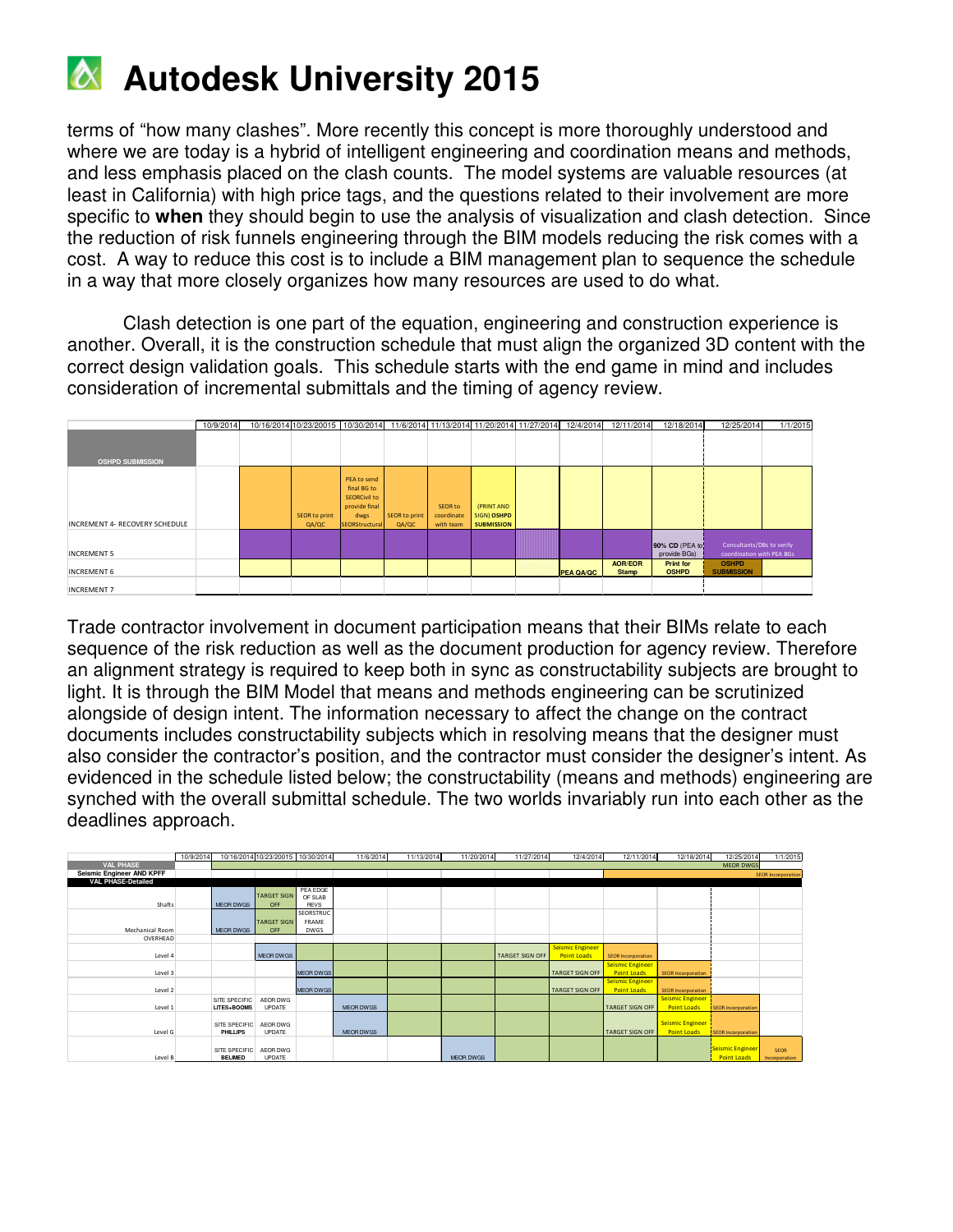**Team Alignment:** 

The Team alignment needs a common strategy. The strategy for this project was one overarching goal, "No Material Changes after OSHPD review". With this goal in mind the CAN 10 document (an OSHPD agency review description listing what constitutes a material change and what is a non material change) describes how to avoid material changes. Since material changes can take a long time be be approved the strategy for the project was to reduce them.

"The 2010 California Administrative Code (CAC) and the 2010 California Building Code (CBC) state that all construction work must be executed in substantial conformance with The construction documents approved by the Office of Statewide Health Planning and Development (OSHPD). The CAC requires changes that materially alter the work must be made by addenda, change orders, or instruction bulletins approved by OSHPD. Materially alter is defined in the CAC as any change, alteration, or modification, as determined by the Office, which does any of the following:

- Alters the scope of a project
- Causes the project to be in noncompliance with the California Building Standards Code (CBSC)
- Causes an unreasonable risk to the health and safety of patients, staff, or the public

The CBC requires any changes made during construction that are not in compliance with the approved construction documents shall be resubmitted to OSHPD for approval as an amended set of construction documents."

With this goal in mind, prioritization should be easy, yes? No... As described earlier, the complicated mix of project participants means that the navigating the strict interaction of systems requires some more clarification. The goals must also be listed as they relate to design development, not only from a design intent, but also to enable the trade contractors to engineer the means and methods understanding of the project.

Early BIM involvement included rudemental communication tools geared to communicate risk at a glance. Priority 1 items were high risk construcability issues and required immediate attention and were listed in Red. This was done in an effort to focus a large community of participants on highlighted areas of risk. These priorities relate directly to the construction schedule milestones, and are either listed as priority 1, 2, or 3, or Red, Yellow, Green, depending on the risk accessment.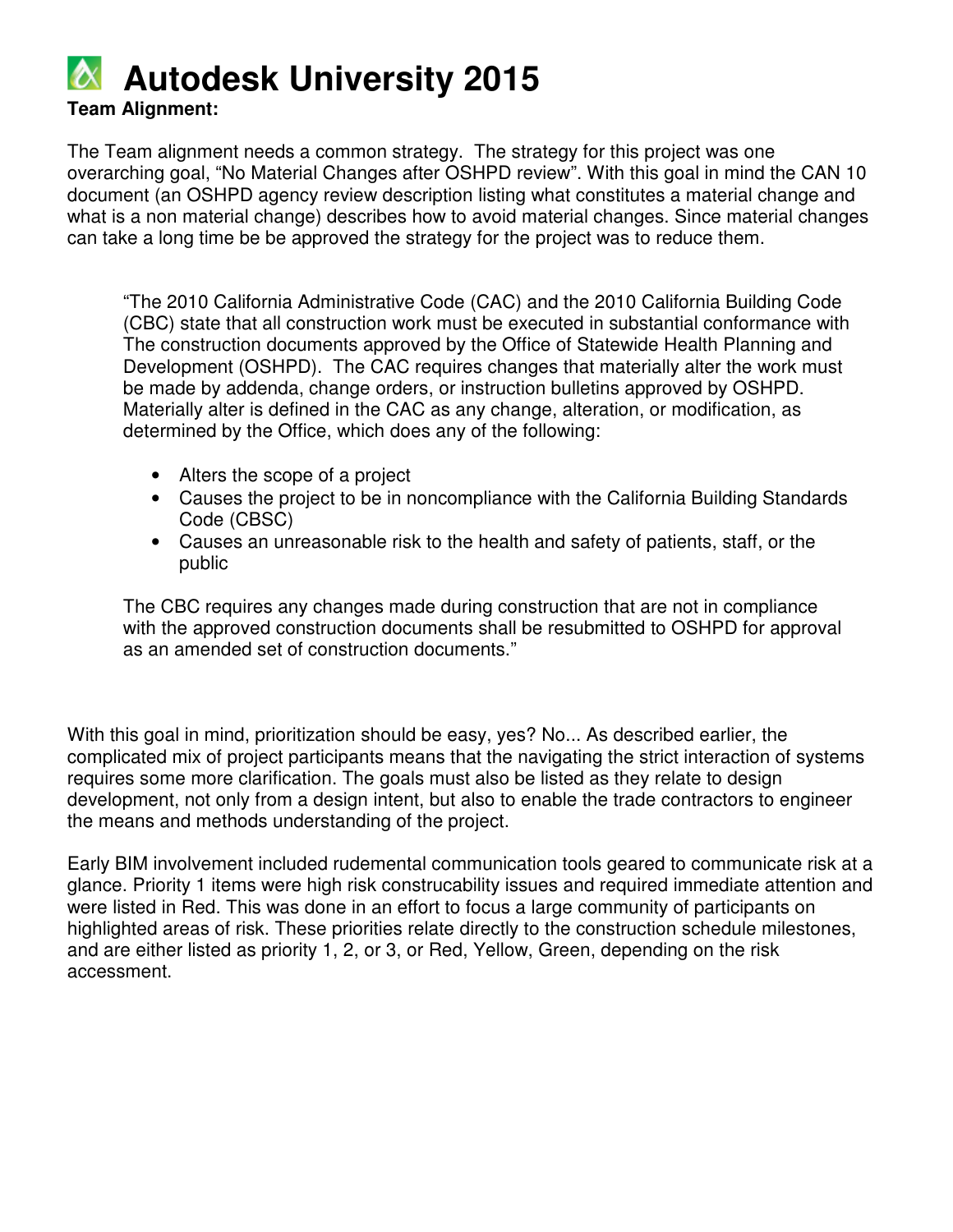

|   | Multiple Open issues which would cause significant material changes after OSHPD                        |  |            |            |  |           |           |           |           |  |                                                                                                                       |  |       |          |     |                               |                                                    |
|---|--------------------------------------------------------------------------------------------------------|--|------------|------------|--|-----------|-----------|-----------|-----------|--|-----------------------------------------------------------------------------------------------------------------------|--|-------|----------|-----|-------------------------------|----------------------------------------------------|
|   | Simple Material Change concerns with clear and actionable resolution steps but need approval/execution |  |            |            |  |           |           |           |           |  |                                                                                                                       |  |       |          |     |                               |                                                    |
| G | Coordination can proceed                                                                               |  |            |            |  |           |           |           |           |  |                                                                                                                       |  |       |          |     |                               |                                                    |
|   | <b>Model Combinations = Yes or No</b>                                                                  |  |            |            |  |           |           |           |           |  | <b>Models = Design Validation Goals</b>                                                                               |  |       |          |     |                               | Open Issue View                                    |
|   |                                                                                                        |  |            |            |  |           |           |           |           |  | Str Arc MS Med PT Plu FP MP Ele JC Ster Modeled Areas                                                                 |  |       |          |     | Inc 3 Inc #4 risk Inc 5 Inc 6 |                                                    |
|   |                                                                                                        |  |            |            |  |           |           |           |           |  | <b>Status Indication</b>                                                                                              |  | R Y G | <b>%</b> |     |                               | Mark Up Views                                      |
|   |                                                                                                        |  |            |            |  |           |           |           |           |  | <b>Shaft Coordination</b>                                                                                             |  |       |          | 80% |                               |                                                    |
|   |                                                                                                        |  |            |            |  |           |           |           |           |  | Yes Yes Yes Y/N N/A Yes N/A Yes N/A N/A Yes Shaft #1 - In progress - Peterson working at roof level                   |  |       |          | 90% |                               | Coordination in Progress - Edge of slab/attachment |
|   |                                                                                                        |  |            |            |  |           |           |           |           |  | Yes Yes Yes Yes N/A N/A N/A Yes N/A N/A Yes Shaft #2 - In progress - Peterson working at roof level                   |  |       |          | 90% |                               | Coordination in Progress - Edge of slab/attachment |
|   |                                                                                                        |  |            |            |  |           |           |           |           |  | Yes Yes Yes Yes N/A Yes N/A Yes N/A Yes N/A N/A Yes Shaft #3 - Mechanical Piping Shaft                                |  |       |          | 80% |                               | Coordination in Progress - Edge of slab/attachment |
|   |                                                                                                        |  |            |            |  |           |           |           |           |  | Yes Yes Yes Yes No N/A N/A N/A Yes N/A N/A Yes Shaft #4 - In progress - Peterson working at roof level                |  |       |          | 80% |                               | Coordination in Progress - Edge of slab/attachment |
|   |                                                                                                        |  |            |            |  |           |           |           |           |  | Yes Yes Yes Yes Yes N/A N/A N/A Yes N/A N/A Yes Shaft #5 - In progress - Peterson working at roof level               |  |       |          | 80% |                               | Isolation duct resizing in progress                |
|   |                                                                                                        |  |            |            |  |           |           |           |           |  | N/A N/A N/A N/A N/A N/A N/A N/A N/A Yes N/A N/A Fire Protection Risers                                                |  |       |          | 80% |                               | Coordination in Progress                           |
|   |                                                                                                        |  |            |            |  |           |           |           |           |  | N/A N/A N/A N/A N/A N/A N/A N/A N/A Yes N/A N/A New Pathway #G -New Risers from Ele Generators                        |  |       |          | 75% |                               | Alternative locations in Review Morrow Mead.       |
|   |                                                                                                        |  |            |            |  |           |           |           |           |  | <b>Mechanical Rooms</b>                                                                                               |  |       |          | 65% |                               |                                                    |
|   |                                                                                                        |  |            |            |  |           |           |           |           |  | Yes Yes Yes N/AN/ANO N/A Yes Yes No Yes Roof Chiller Room - Base Isolation                                            |  |       |          | 85% |                               | SEOR to floating slab vs. Base isolation           |
|   |                                                                                                        |  |            |            |  |           |           |           |           |  | Yes   Yes   N/A   No   N/A   No   N/A   No   N/A   No   Yes   Roof AHU final positioning and Duct/Piping Coordination |  |       |          | 75% |                               | Final Placement and Q/C in Progress                |
|   | Yes Yes N/A N/A N/A No N/A Yes N/A No                                                                  |  |            |            |  |           |           |           |           |  | Yes Roof Cooling Towers - rotating cooling towers                                                                     |  |       |          | 85% |                               | Acoustical report and spring isolation base?       |
|   | Yes Yes Yes N/AN/AN/AN/AN/AN/AYes No                                                                   |  |            |            |  |           |           |           |           |  | Yes Roof Electrical Room - size and equipment in space                                                                |  |       |          | 30% |                               | Still in Design                                    |
|   | Yes Yes Yes Yes N/A No N/A Yes Yes No                                                                  |  |            |            |  |           |           |           |           |  | Yes Basement Boiler Room Redesign in progress                                                                         |  |       |          | 45% |                               | Awaiting Combusion Air Shaft location              |
|   | Yes Yes Yes No Yes N/A Yes N/A N/A No                                                                  |  |            |            |  |           |           |           |           |  | Yes Basement P-Tube Room -                                                                                            |  |       |          | 85% |                               | P Tube Room final combustion air duct coord.       |
|   | Yes Yes Yes N/A N/A N/A N/A N/A Yes No                                                                 |  |            |            |  |           |           |           |           |  | Yes All other Electrical Rooms - In progress                                                                          |  |       |          | 75% |                               | Soiled Elevator guide rail conflict                |
|   |                                                                                                        |  |            |            |  |           |           |           |           |  |                                                                                                                       |  |       |          |     |                               |                                                    |
|   |                                                                                                        |  |            |            |  |           |           |           |           |  | Overhead                                                                                                              |  |       |          | 22% |                               |                                                    |
|   |                                                                                                        |  |            |            |  |           |           |           |           |  | Yes Overhead Tower #1 AHU #4 Level 4 and 2S                                                                           |  |       |          | 25% |                               | MEOR Model in use for coordination                 |
|   |                                                                                                        |  |            |            |  |           |           |           |           |  | Yes Overhead Tower #1 AHU #5 Level 1                                                                                  |  |       |          | 25% |                               | MEOR Model in use for coordination                 |
|   |                                                                                                        |  |            |            |  |           |           |           |           |  | Yes Overhead Tower #1 AHU #6 Level G and B                                                                            |  |       |          | 25% |                               | MEOR Model in use for coordination                 |
|   | Yes Yes No                                                                                             |  | Yes Yes No |            |  | <b>No</b> | No        | No        | Yes       |  | Yes Overhead Tower #2 L 4 and 2S                                                                                      |  |       |          | 25% |                               | MEOR Model in use for coordination                 |
|   | Yes Yes No                                                                                             |  |            | Yes Yes No |  | <b>No</b> | <b>No</b> | <b>No</b> | <b>No</b> |  | Yes Overhead Tower #2 L1                                                                                              |  |       |          | 25% |                               | MEOR Model in use for coordination                 |
|   | Yes Yes No                                                                                             |  | Yes Yes No |            |  | <b>No</b> | No        | No No     |           |  | Yes Overhead Tower #2 LG and B                                                                                        |  |       |          | 25% |                               | MEOR Model in use for coordination                 |
|   |                                                                                                        |  |            |            |  |           |           |           |           |  | YN N/AN/AN/AN/AN/ANO No N/AYes N/AN/AUnderground Coordination                                                         |  |       |          | 10% |                               | Pending MEOR Underground design                    |
|   |                                                                                                        |  |            |            |  |           |           |           |           |  |                                                                                                                       |  |       |          |     |                               |                                                    |

Design and constructability reviewed under a new light – " The Goals" (remember no redesign or rework that constitutes a material change after OSHPD) include:

- **Structural validation with MEP Equipment loading**
- Main systems routing, analysis of deck to deck heights,
- **•** penetration criteria,
- deck loading in congested areas,
- **Slope piping pathways to their POCs,**
- the need for structural
- **beam penetrations,**
- Edge of slab clearances

The approach used in the project example emphasized that the early participation meant that the design team could still consider design refinements necessary to progress from DDs to CDs while the trade contractors could focus on engineering and means and methods (constructability).

The contractors would regularly bring to light subjects which included, among other things, key constructability issues which required immediate attention. The approach selected defined that the validation analysis would only utilize a filtered set of criteria to accomplish these goals. This filtered criteria included only the "Mains" in the anaylsis during the Pre-Permit coordinatiom. The mains only coordination during early development phases was done in an effort to collaborate as many trade contractors as possible in an environment of multiple systems, using as few of their BIM resources as possible to achieve the before mentioned goals.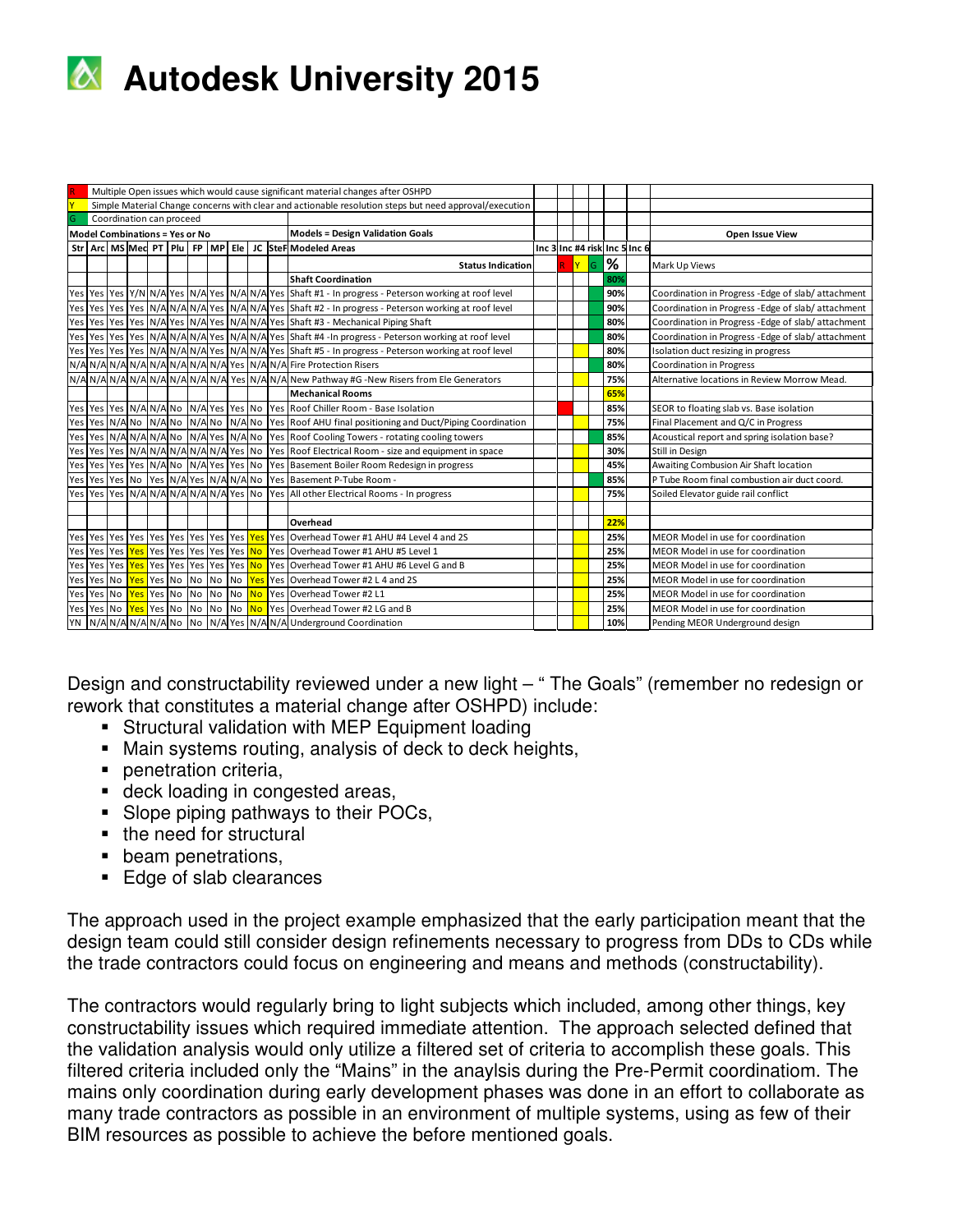The next step in the process is to prioritize the constructability subjects so that the revision cycles could be better managed.



The software tools, with their emphasis on information sharing and analysis, accomplish this feat. The benefits and complications of using BIMs, and the resources required to maintain them, are becoming more widely understood. Projects are exploring BIM at a level which creates a "Hybrid" approach to technology and the contractors' means and methods engineering. The benefits arise as a result of interactions that are not specific to clash detection, but are more specific to mutually understood risks and rewards. This results in direct impact to the construction schedule and effectiveness of site-specific logistics necessary to put material in place.

#### **The trick becomes:**

How do you transfer this knowledge back and forth between the 3D models and the 2D plans in an organized and efficient method? Some of the tools available assist in relating the engineering to the location as detailed. Funneling the engineering analysis through the BIM models highlighted the challenges. Recognizing the challenges enables the appropriate priority and allocation of resources.

The image below reflects the 3D file sharing in a hybrid model. The trade contractors revised the routing and coordinated more finite applications of trade interaction and routing, then communicated these refinements back to the MEOR through .ifc file transfers. The image below indicates the trade contractor models in orange, and blue and the MEOR model in grey.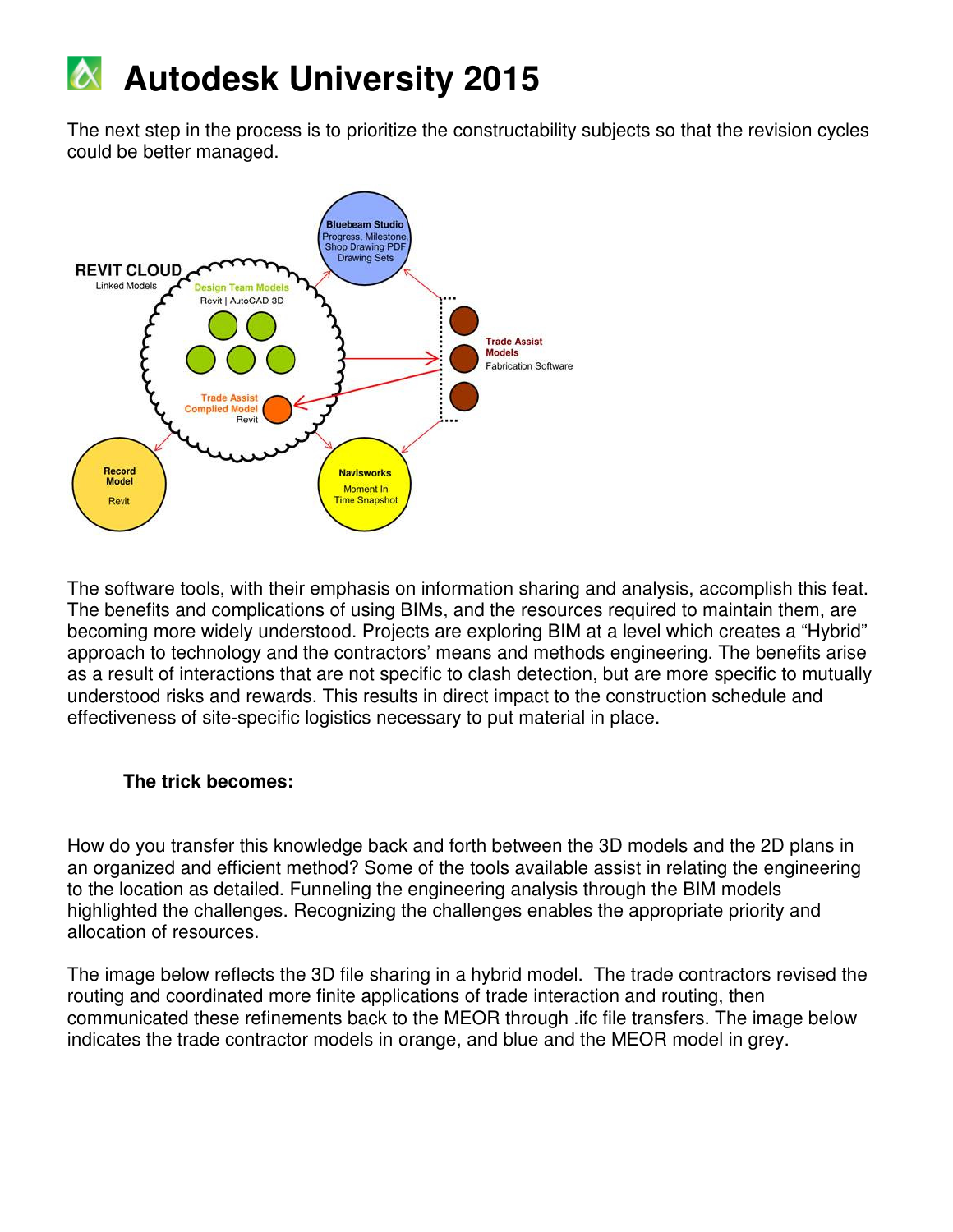

The final step in the process was to document the necessary constructability and resolution through marked up .pdf exports of the contract documents. This was accomplished using Bluebeam studio session and produced reports which were reviewed on a weekly basis.

The marked up constructability issues were used to bring the matter to closure and ensure that the proper Q/C was applied to the project's documentation. This was accomplished through both 3D as well as 2D document Q/C. Trade contractors used the MEOR model as the basis of coordination initially. Through a 360 analaysis of trade coordination in the light of the project goals and objectives file exchanges were used to synchronize the hybrid model into the contract documents.